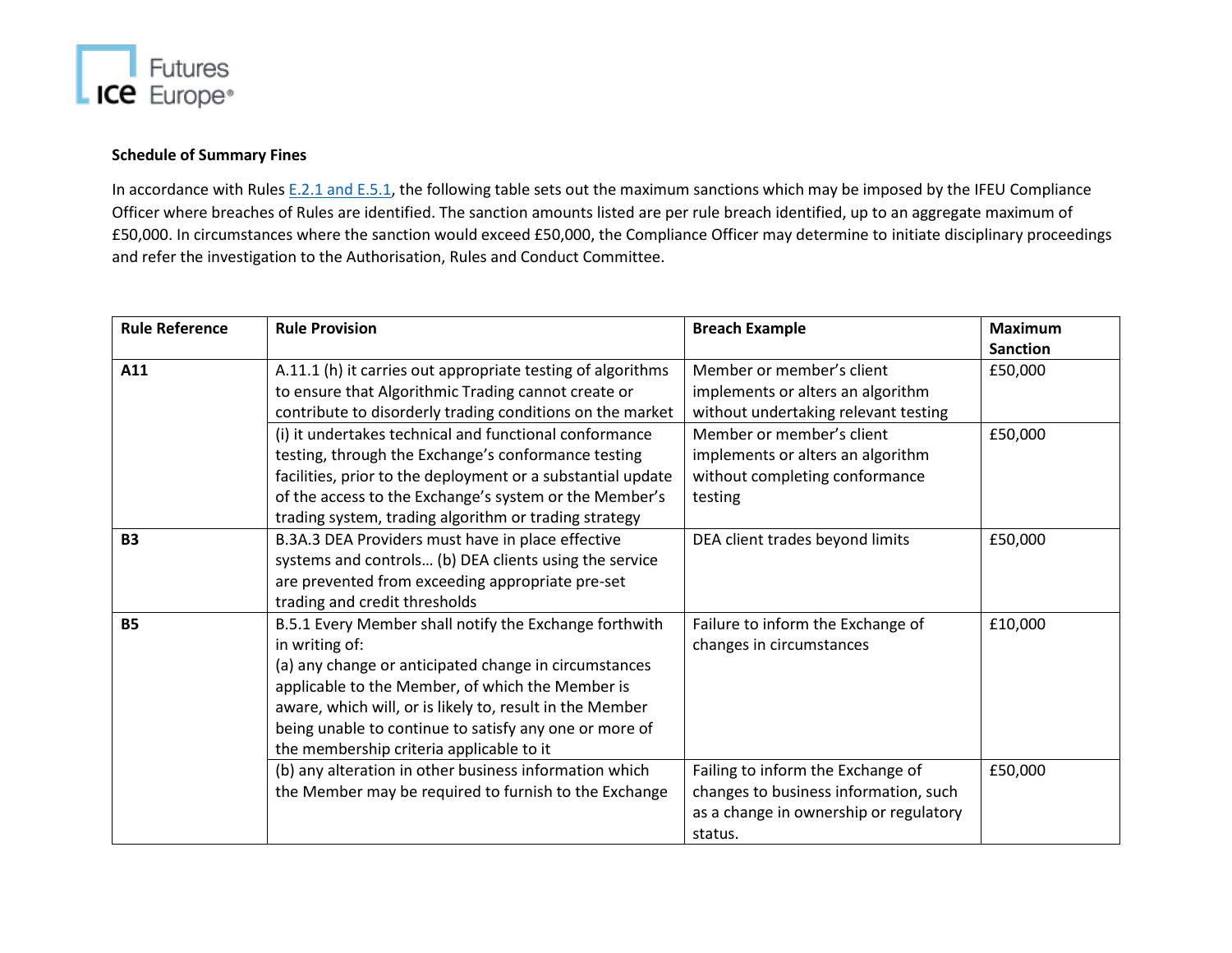

|                | (c) such information as the Exchange may stipulate from<br>time to time with respect to trading or access to the ICE<br>Platform, including without limitation, location of screens<br>used, details and location of user interfaces employed<br>and order-routing arrangements put, or to be put, in                                                                                                                      | Failure to submit an Annual Member<br>return promptly and fully                                                                                                                                                                                                             | £10,000 |
|----------------|----------------------------------------------------------------------------------------------------------------------------------------------------------------------------------------------------------------------------------------------------------------------------------------------------------------------------------------------------------------------------------------------------------------------------|-----------------------------------------------------------------------------------------------------------------------------------------------------------------------------------------------------------------------------------------------------------------------------|---------|
| C1             | place by or on behalf of the Member<br>C.1 All Members who intend to trade on the Market shall<br>obtain and maintain Authorisation to carry on in the<br>United Kingdom investment business                                                                                                                                                                                                                               | Trading while unauthorised                                                                                                                                                                                                                                                  | £50,000 |
| C <sub>4</sub> | C.4 All Members shall ensure that to the best of their<br>ability, all information and documents from time to time<br>given to the Exchange or to the Clearing House are<br>complete, fair and accurate.                                                                                                                                                                                                                   | Failure to provide accurate timely<br>information to enable the Exchange to<br>comply with MiFID II, e.g. Inaccurate<br>commodity derivative position reports<br>or inaccurate/incomplete information<br>in IIA to support order retention and/or<br>transaction reporting. | £50,000 |
| F3, F5, F7     | F.3: (a) All Members shall keep proper and complete<br>accounting and other records relating to all Contingent<br>Agreements to Trade, bids, offers or orders in Block<br>Transparency Auctions, details of transactions submitted<br>to become ICE Futures Block Contracts, Contracts,<br><b>Corresponding Contracts and Indirect Clearing</b><br>Corresponding Contracts to which they are a party made<br>on the Market | Absent or incomplete audit trail                                                                                                                                                                                                                                            | £25,000 |
|                | F.5(e) Upon demand by the compliance officer, Members<br>are required to obtain and provide independent evidence<br>to support the underlying physical or swap transaction.                                                                                                                                                                                                                                                | Failure to produce evidence of an<br>underlying to an EFP/S                                                                                                                                                                                                                 | £50,000 |
|                | F.7.1(a) Block Trades may take place in respect of<br>contracts designated by the Exchange from time to time<br>as contracts that may be registered as Block Trades<br>pursuant to the Rules.<br>(b) Block Trades may be submitted only during such<br>trading hours of the Block Trade Contract concerned and                                                                                                             | Entry of a block trade after trading<br>hours                                                                                                                                                                                                                               | £5,000  |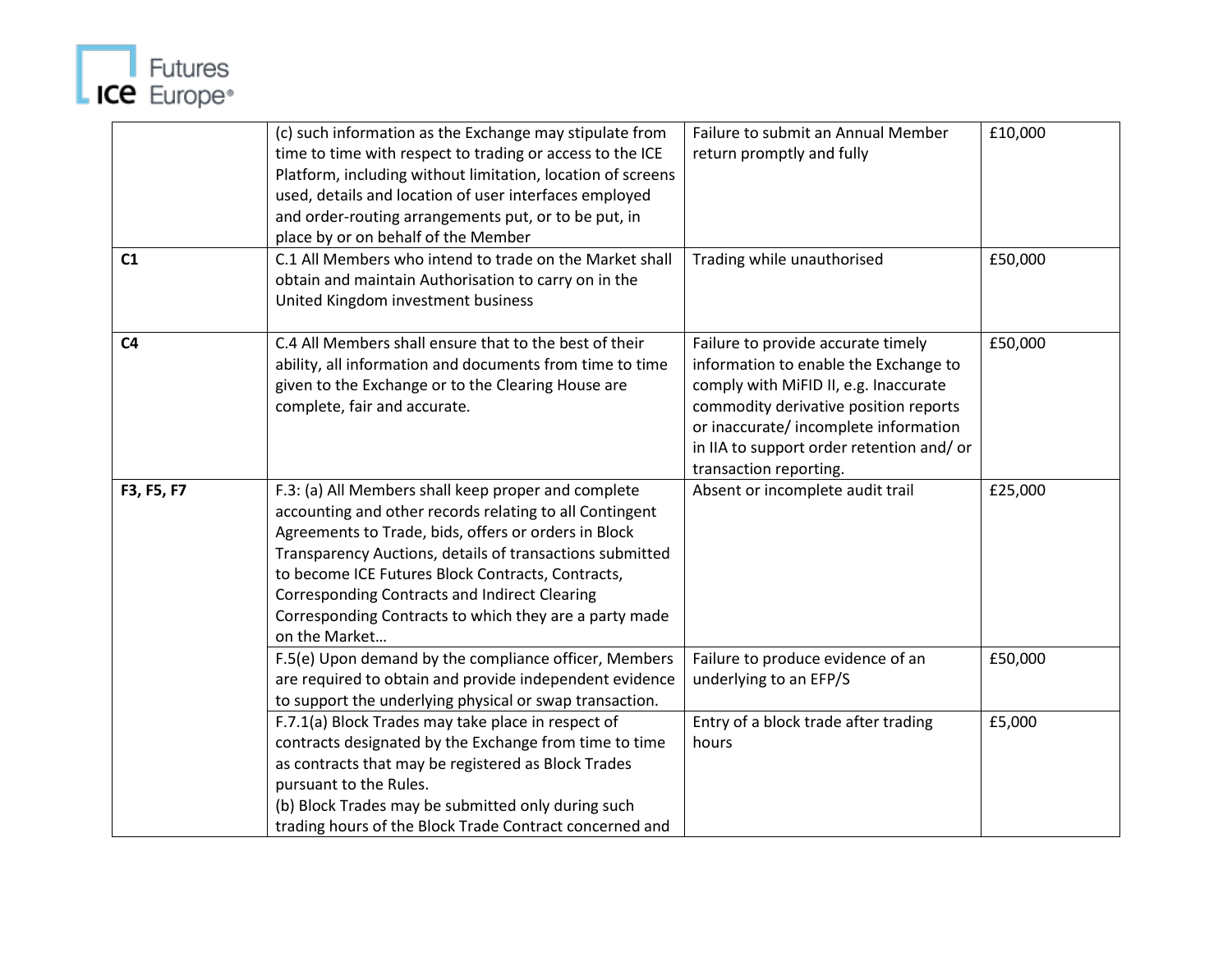

| on such Trading Days as the Exchange may from time to      |                                        |         |
|------------------------------------------------------------|----------------------------------------|---------|
| time prescribe.                                            |                                        |         |
| F.7.1(f) A Member must not disclose the identity of the    | Failure to document express permission | £50,000 |
| party to a Block Trade order to potential counterparties   | to give up name of Block counterparty  |         |
| unless the Member has previously received that party's     |                                        |         |
| permission to do so.                                       |                                        |         |
| F.7.2 (a) - The minimum number of lots in each             | Entry of an undersized block           | £5,000  |
| Contingent Agreement to Trade in respect of a Block        |                                        |         |
| Trade or bid or offer in a Block Transparency Auction that |                                        |         |
| can be submitted to the Exchange (minimum volume           |                                        |         |
| thresholds) shall be determined by the Exchange and        |                                        |         |
| published from time to time. A Contract may be subject     |                                        |         |
| to one minimum volume threshold for Block Trades           |                                        |         |
| which are to be published and separate minimum             |                                        |         |
| volume thresholds for Block Trades which are not to be     |                                        |         |
| published or for which publication is to be deferred       |                                        |         |
|                                                            |                                        |         |
| F.7.2 (d) Applicable requirements relating to Block        | Late entry of a block                  | £5,000  |
| Trades, and the minimum volume thresholds that apply,      |                                        |         |
| shall be determined by the Exchange and published from     |                                        |         |
| time to time. A breach of any guidance, policy or          |                                        |         |
| procedures published under this Rule F.7.2 relating to     |                                        |         |
| Block Trades by a Member or person subject the             |                                        |         |
| Regulations may constitute a breach of the Regulations     |                                        |         |
| by such Member or person                                   |                                        |         |
| F.7.3 In respect of Futures Contracts designated by the    | Aggregating different client orders to | £5,000  |
| Exchange as Block Trade Contracts, Members must not        | meet the threshold                     |         |
| aggregate separate orders in order to meet the minimum     |                                        |         |
| volume thresholds. Likewise Members may not, in            |                                        |         |
| respect of Futures Contracts, combine separate orders in   |                                        |         |
| respect of different contracts to generate an inter-       |                                        |         |
| contract spread trade unless each such separate order is   |                                        |         |
| for the same client or meets or exceeds the minimum        |                                        |         |
| volume threshold for the relevant contract.                |                                        |         |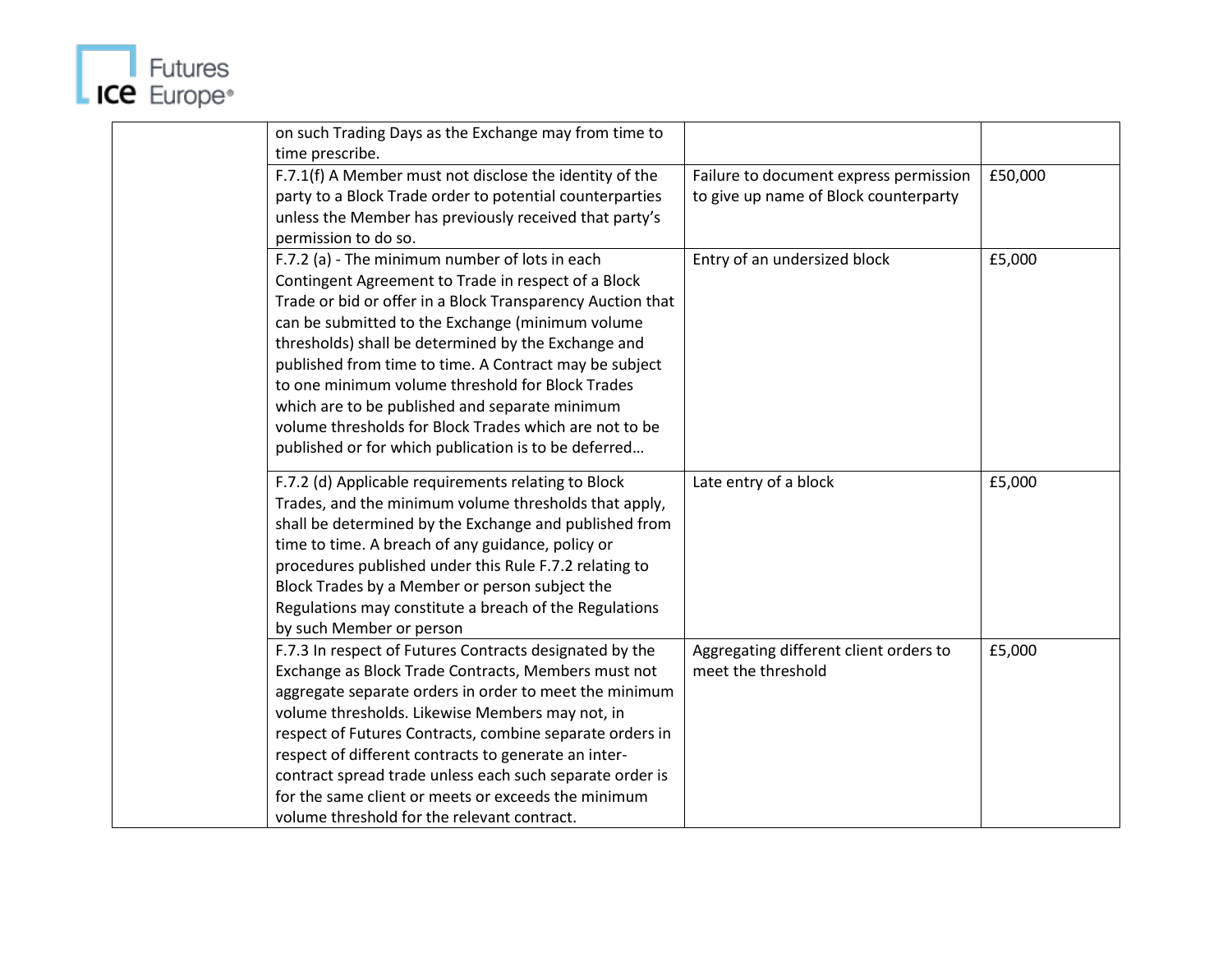

|                | Members may aggregate separate orders provided each           |                                           |                   |
|----------------|---------------------------------------------------------------|-------------------------------------------|-------------------|
|                | such separate order meets or exceeds the minimum              |                                           |                   |
|                | volume threshold for the relevant contract or are             |                                           |                   |
|                | received from the same client. Members may also               |                                           |                   |
|                | aggregate orders for funds which are operated by the          |                                           |                   |
|                | same Fund Manager and traded by the same Fund                 |                                           |                   |
|                | Manager, pursuant to the same strategy.                       |                                           |                   |
|                | In respect of Options Contracts designated as Block Trade     |                                           |                   |
|                | Contracts, Members must not aggregate separate orders         |                                           |                   |
|                | in order to meet the minimum volume thresholds.               |                                           |                   |
|                | However, where a Member receives a Block Trade order          |                                           |                   |
|                | which meets or exceeds the relevant minimum volume            |                                           |                   |
|                | threshold, he may aggregate orders on the matching side       |                                           |                   |
|                | only, in order to facilitate registration of the Block Trade. |                                           |                   |
| F <sub>8</sub> | F.8.1 (c) Position transfers which have the effect of off-    | Transferring a position to offset open    | £100 per lot      |
|                | setting (closing-out) existing open positions are not         | interest without trading without prior    | transferred or of |
|                | permitted in the spot month of a Contract.                    | permission                                | OI affected       |
|                | F.8.1 (g) Position transfers shall not be permitted if there  | Transferring a position in breach of this | £100 per lot      |
|                | is any change in beneficial ownership of the Contracts        | rule                                      | transferred or of |
|                | involved [note exceptions i - iv)                             |                                           | OI affected       |
| G6A            | G.6A.4the matching order may only be submitted to             | Execution of a cross inside the 5         | £5,000            |
|                | the ICE Platform when a period of at least: (i) five          | seconds limit, or not using the correct   |                   |
|                | seconds in the case of Futures Contracts; and (ii) five       | crossing method                           |                   |
|                | seconds in the case of Options Contract                       |                                           |                   |
| G16            | G.16 (e) Members must ensure that all trade and               | Failure to keep such records              | £25,000           |
|                | transaction records include such information required by      |                                           |                   |
|                | the Exchange which, at a minimum, must include all            |                                           |                   |
|                | information under Trading Procedure 3.1.2, in                 |                                           |                   |
|                | accordance with Rule F.3.                                     |                                           |                   |
| G17            | G.17.4 (a) Open interest at the close of business on a        | Failure to perform position               | £50,000           |
|                | Trading Day for each sub-account will be calculated using     | maintenance accurately or in a timely     |                   |
|                | the method set out above after a Cut-Off time on the          | manner, causing the Exchange to           |                   |
|                | subsequent Trading Day, and will include any settlements      | publish late or misstated open interest   |                   |
|                | and position adjustments carried out before the Cut-Off       |                                           |                   |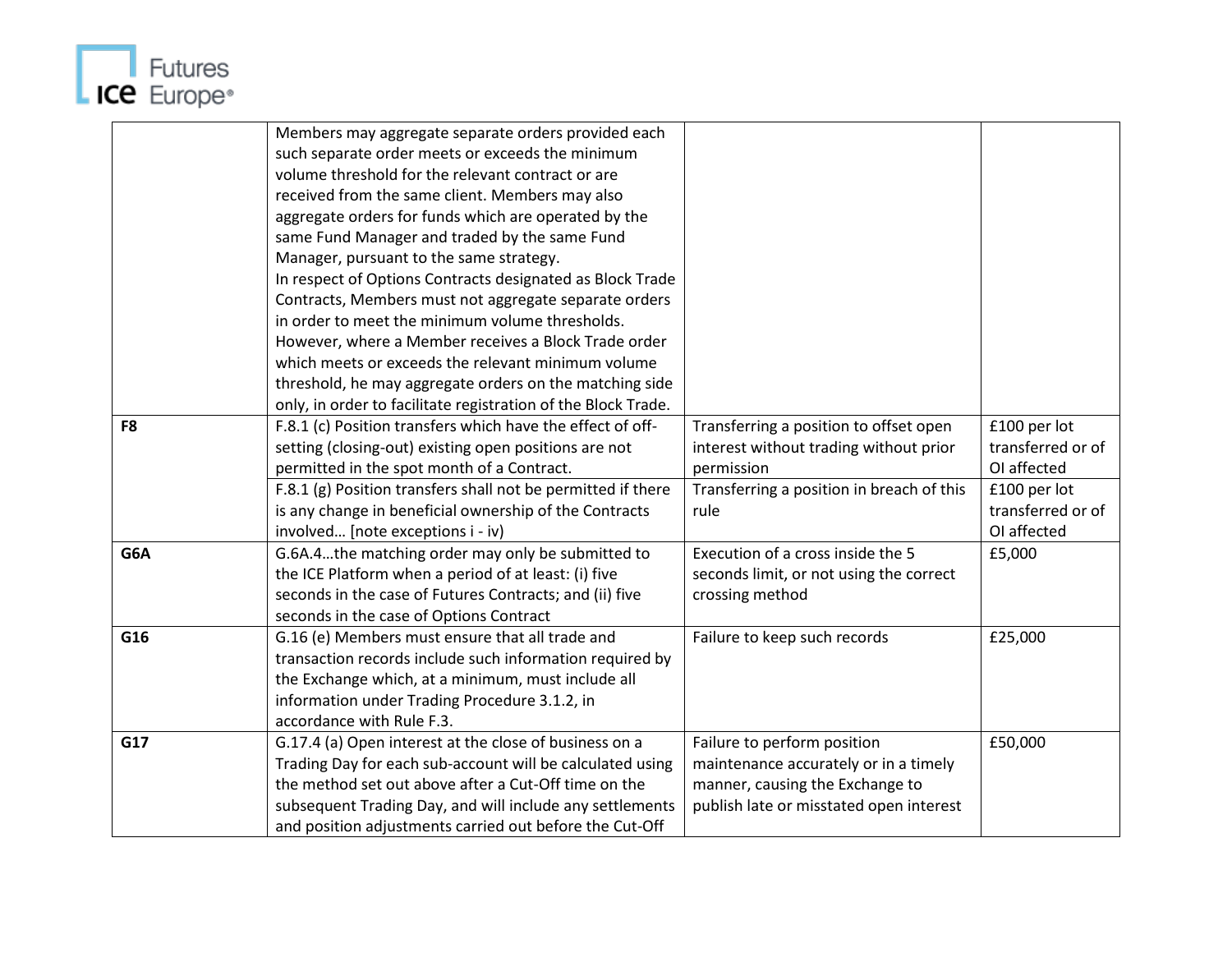

|   | time. The Cut-Off time will be notified by the Exchange to<br>Members from time to time                                                                                                                                                                                                                                                                                                                                                                                                                                                                                                                                                                                                                                                           |                                                                 |                                                                                                   |
|---|---------------------------------------------------------------------------------------------------------------------------------------------------------------------------------------------------------------------------------------------------------------------------------------------------------------------------------------------------------------------------------------------------------------------------------------------------------------------------------------------------------------------------------------------------------------------------------------------------------------------------------------------------------------------------------------------------------------------------------------------------|-----------------------------------------------------------------|---------------------------------------------------------------------------------------------------|
|   | G.17.5 In cases where clients, including certain in-house<br>departments, hold both long and short positions<br>Members will need to determine, in accordance with<br>regulatory requirements or otherwise, whether these<br>should be maintained gross or whether, or to what<br>extent, they should be settled out.                                                                                                                                                                                                                                                                                                                                                                                                                             | Incorrectly maintaining customer<br>positions                   | £50,000                                                                                           |
|   | G.17.6 Once positions have been settled out, they may<br>not subsequently be re-opened by Members themselves<br>other than by trading in the Market, except that<br>Members wishing to re-open positions in order to effect<br>deliveries on behalf of clients or otherwise may apply to<br>the Exchange for permission to do so                                                                                                                                                                                                                                                                                                                                                                                                                  | Re-opening a position without<br>permission to do so            | £50,000                                                                                           |
| P | P.2 (a) Each Member or Person that owns, controls, or<br>carries for another Person a Reportable Position Account<br>in any Exchange Contract, as specified by the Exchange,<br>in a single contract month of a Futures Contract or a<br>single contract month for a put or call option (regardless<br>of strike price), shall submit to the Exchange:<br>(ii) a daily report with respect to such positions, in a form<br>acceptable to the Exchange, containing the account<br>numbers and the number of open contracts in each such<br>Futures Contract and each such Option Contract month<br>that equals or exceeds the applicable reporting level<br>specified in paragraph (c), and such other information as<br>the Exchange may require. | LGTR file required daily                                        | £5,000 for the<br>breach plus<br>$£1,000$ per day<br>until a correct<br>submission is<br>received |
|   | P.2 (c) With respect to any Person that owns, controls or<br>carries positions that meet or exceed All Month or Any<br>One Month Accountability Levels of any Futures Contract<br>or Option Contract, the Member shall report to the<br>Exchange the positions carried by such Person in all                                                                                                                                                                                                                                                                                                                                                                                                                                                      | Failure to report position accurately<br>and in a timely manner | £5,000 for the<br>breach plus<br>$£1,000$ per day<br>until a correct                              |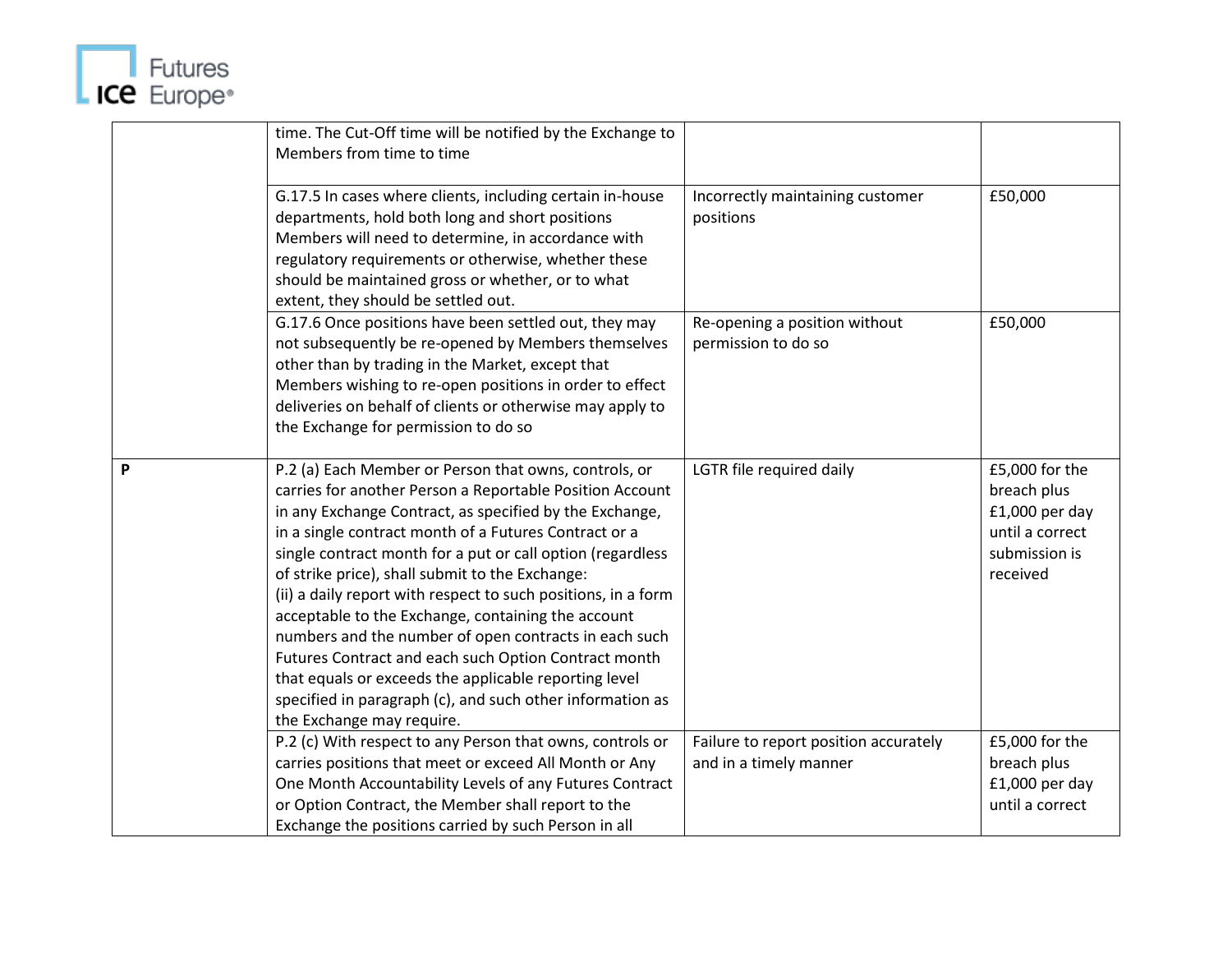

|                       | contract months of that Futures Contract and Option       |                                          | submission is     |
|-----------------------|-----------------------------------------------------------|------------------------------------------|-------------------|
|                       | Contract, regardless of size. Without limiting any        |                                          | received          |
|                       | provision of the Rules, Members shall provide such        |                                          |                   |
|                       | additional information with respect to positions, and the |                                          |                   |
|                       | ownership of such positions, as may be requested by the   |                                          |                   |
|                       | Exchange.                                                 |                                          |                   |
|                       | P.3 (a)  A Member shall not carry a position that         | Failure to observe Brent Expiry Limit    | £10,000 for the   |
|                       | exceeds the limits on behalf of any Person unless the     |                                          | breach plus £200  |
|                       | Member has confirmed that such Person has received an     |                                          | per lot above the |
|                       | exemption from the Exchange                               |                                          | limit             |
|                       |                                                           | Failure to observe all other Expiry or   | £5,000 for the    |
|                       | and $/$ or                                                | <b>Delivery limits</b>                   | breach plus £100  |
|                       |                                                           |                                          | per lot above the |
|                       | P.9 (a) No Member may for itself or any other Person      |                                          | limit             |
|                       | maintain a combination of Futures Contracts and Futures   |                                          |                   |
|                       | Equivalent Contracts which is, or which when aggregated   |                                          |                   |
|                       | in accordance with Rule P.7 is, in excess of the limits   |                                          |                   |
|                       | established by the Exchange.                              |                                          |                   |
| <b>Grading and</b>    | GWPs C3                                                   | Failure to inform the Exchange of an     | £6,000            |
| Warehousekeeping      | A Warehousekeeper:                                        | issue with goods stored in a warehouse   |                   |
| <b>Procedures</b>     | (g) shall deal with the Exchange in an open and co-       | which would mean they are no longer      |                   |
| ("GWPs") - London     | operative manner and keep the Exchange promptly           | 'good order' e.g. rodent droppings,      |                   |
| Cocoa & Robusta       | informed of anything concerning the Warehousekeeper       | webbing, fiber                           |                   |
| <b>Coffee Futures</b> | or Goods stored within his Warehouse which might          |                                          |                   |
|                       | reasonably be expected to be disclosed to the Exchange    |                                          |                   |
|                       | GWPs D 1.3.4                                              | Failing to update details of Warrants in | £6,000            |
|                       | A Warehousekeeper shall ensure that all details of        | Guardian in an accurate or timely        |                   |
|                       | Warrants recorded on Guardian relating to Goods are       | manner                                   |                   |
|                       | correct and updated within one business day of any        |                                          |                   |
|                       | relevant physical process having been completed. Such     |                                          |                   |
|                       | physical process may include, without limitation,         |                                          |                   |
|                       | reweighing, sampling including industry samples, re-      |                                          |                   |
|                       | piling or conversion of a Delivery Unit and removal of    |                                          |                   |
|                       | Goods from the Warehouse. For the avoidance of doubt,     |                                          |                   |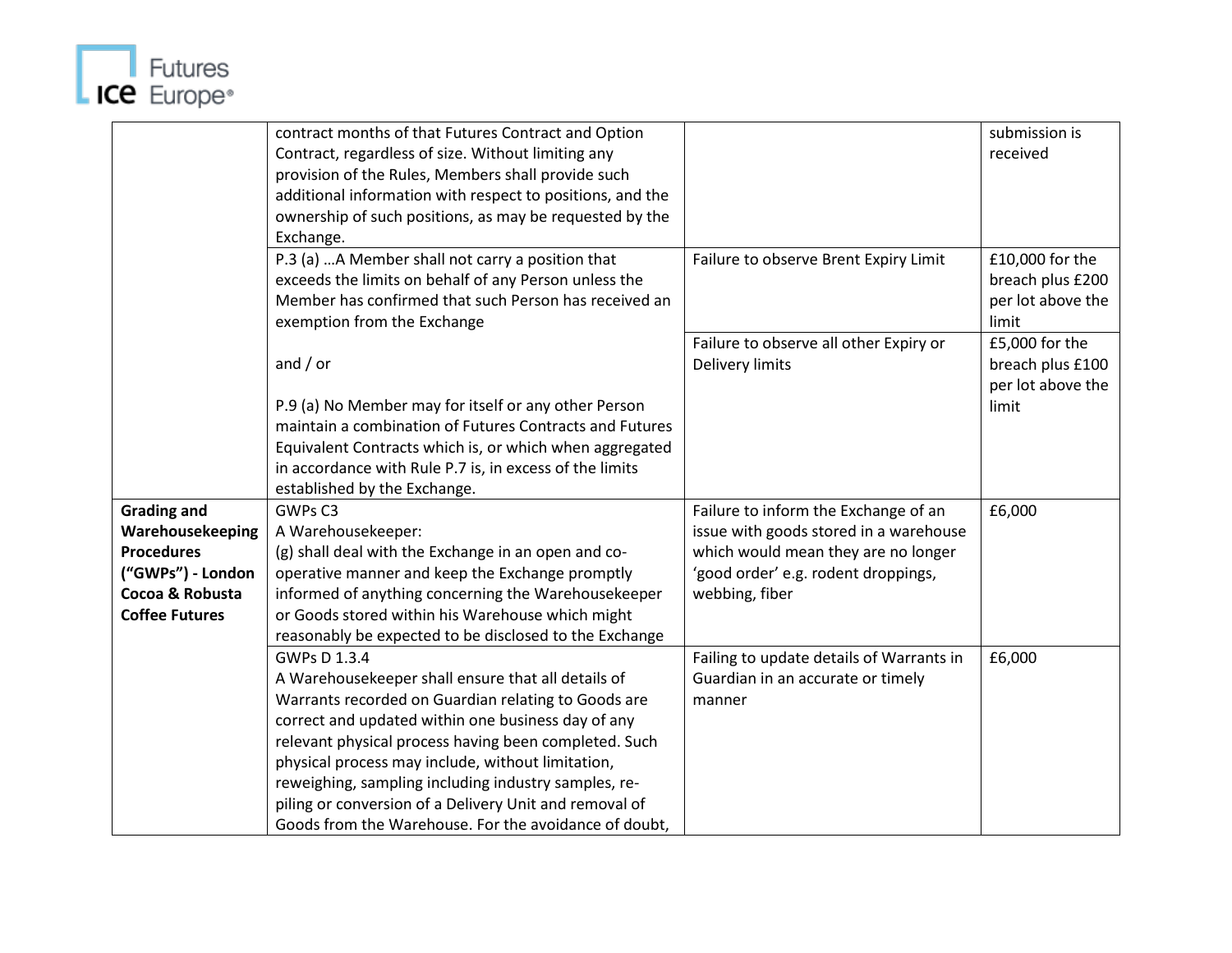

| where all or part of the Goods comprising a Lot or<br>Delivery Unit are removed from the Warehouse the<br>record of the relevant Warrant must be removed from<br>Guardian.<br>GWPs D 1.17.5<br>All records relating to Goods stored in a Warehouse shall<br>be retained for a minimum of two years following<br>delivery out of the Goods and shall be held in such a<br>manner that they may be promptly accessed upon<br>request and are reasonably safeguarded against loss,<br>alteration or destruction.                                                                                                                                                                                                                                                                                                                                                                    | £6,000<br>Not maintaining warrant records for<br>2yrs after the delivery out of goods   |
|----------------------------------------------------------------------------------------------------------------------------------------------------------------------------------------------------------------------------------------------------------------------------------------------------------------------------------------------------------------------------------------------------------------------------------------------------------------------------------------------------------------------------------------------------------------------------------------------------------------------------------------------------------------------------------------------------------------------------------------------------------------------------------------------------------------------------------------------------------------------------------|-----------------------------------------------------------------------------------------|
| GWPs D1.19.2<br>Goods that have been moved during a Delivery Month<br>shall not be tendered in that same Delivery Month.                                                                                                                                                                                                                                                                                                                                                                                                                                                                                                                                                                                                                                                                                                                                                         | Tender of warrants moved within a<br>£12,000<br><b>Delivery Month</b>                   |
| GWPs D 1.21.1<br>Prior to any movement of Goods from one Warehouse<br>directly to another Warehouse within the same Delivery<br>Area and under the control of the same<br>Warehousekeeper, the Warehousekeeper shall make a<br>written application to the Exchange, giving the following<br>information:<br>(a) the reason for the intended movement;<br>(b) the approximate distance between the relevant<br>Warehouses;<br>(c) where the movement of the Goods is at the request<br>of the Warehousekeeper, evidence that the written<br>consent of the Owner of the Goods has been obtained;<br>and<br>(d) an undertaking to re-weigh the Goods and, where<br>applicable, write the new weights on the sides of the<br>FIBCs in accordance with GWP D 3.3.1 (d) and, unless<br>otherwise agreed with the Owner, take responsibility for<br>any loss of weight, if applicable. | Movement of a warrant from one shed<br>£6,000<br>to another without prior authorization |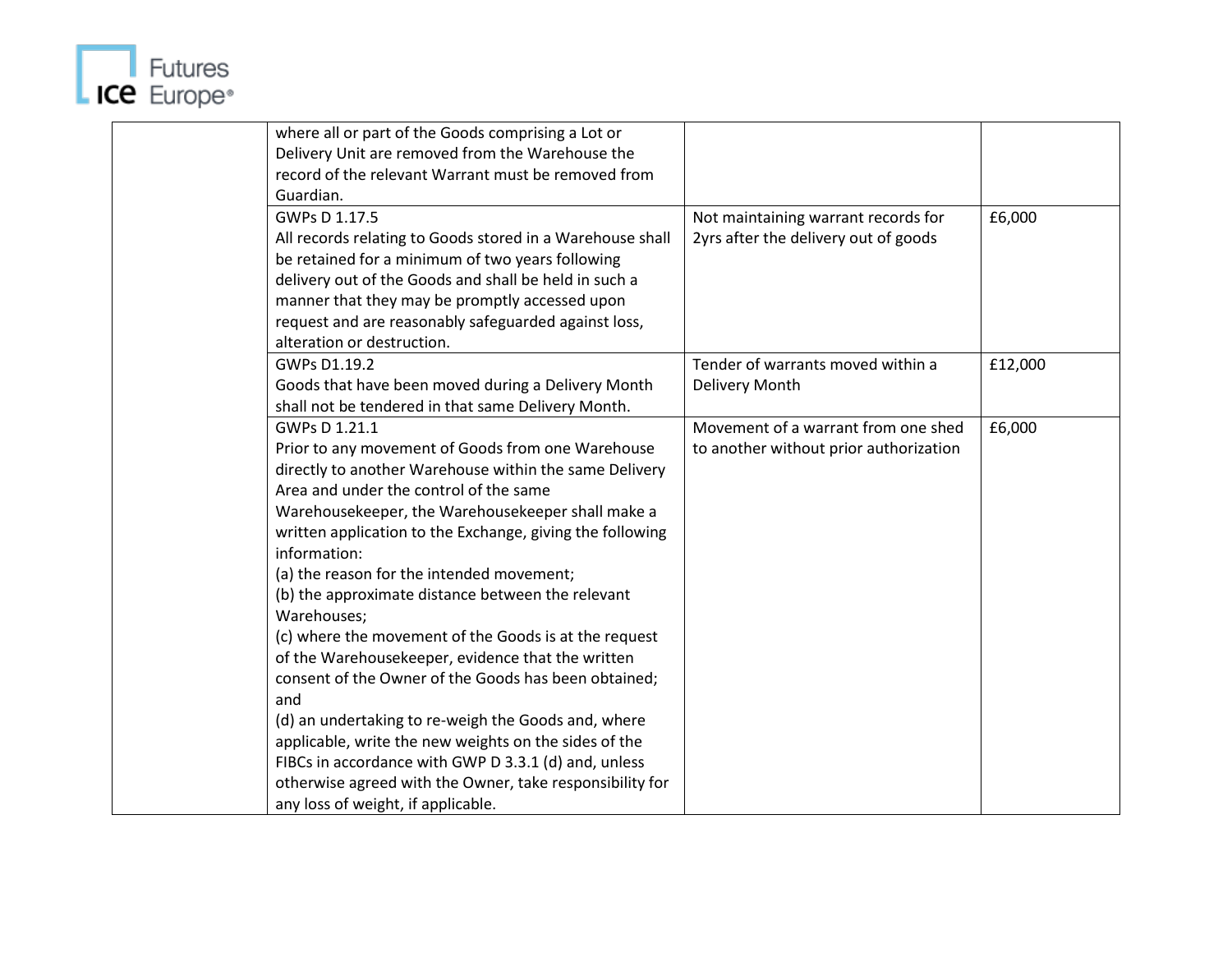

|                       | GWPs D 1.27.10                                            | Failing to remove the record from       | £6,000           |
|-----------------------|-----------------------------------------------------------|-----------------------------------------|------------------|
|                       | Once all or part of the Goods have been Loaded Out from   | Guardian when goods have been           |                  |
|                       | the Nominated Warehouse the Warehousekeeper must,         | removed                                 |                  |
|                       | with the exception of Goods moved under GWPs D 1.23       |                                         |                  |
|                       | and D 1.25, remove the relevant record from Guardian in   |                                         |                  |
|                       | accordance with GWP D 1.3.4.                              |                                         |                  |
| Grainstorekeeper      | GSKs 3.6.1                                                | Failure to affix the relevant notice to | £6,000           |
| <b>Procedures</b>     | Every Store shall be maintained in a clean and suitable   | wheat allocated to the futures contract |                  |
| ("GSKs") - UK Feed    | condition for the storage of Wheat such that the          |                                         |                  |
| <b>Wheat Futures</b>  | Grainstorekeeper can comply with GSK 3.2. All Wheat to    |                                         |                  |
|                       | which an E Warrant relates is to be completely            |                                         |                  |
|                       | segregated from any Wheat not related to any E Warrant    |                                         |                  |
|                       | from the time when the E Warrant is created, until        |                                         |                  |
|                       | Wheat is delivered out in full against the E Warrant. The |                                         |                  |
|                       | Wheat so segregated shall be marked with a clearly        |                                         |                  |
|                       | observable notice stating that: "This Wheat is tenderable |                                         |                  |
|                       | or has been tendered against the ICE Futures UK Feed      |                                         |                  |
|                       | Wheat Futures Contracts under one or more E               |                                         |                  |
|                       | Warrant(s) and is the property of the Owner as recorded   |                                         |                  |
|                       | on Guardian."                                             |                                         |                  |
| <b>Delivery</b><br>of | Contract Rules: ICE Futures Low Sulphur Gasoil Futures    | Failure to perform delivery of relevant | £5,000 plus £100 |
| physically<br>settled | Contract (Section J1)                                     | contract in accordance with rules and   | per failed lot   |
| contracts             | Procedures: ICE Futures Low Sulphur Gasoil Futures        | procedures                              |                  |
|                       | Contract (K1)                                             |                                         |                  |
|                       |                                                           |                                         |                  |
|                       | Contract Rules: ICE Futures UK Base and Peak Electricity  |                                         |                  |
|                       | Futures Contracts (Gregorian) (W)                         |                                         |                  |
|                       | Procedures: ICE Futures UK Base and Peak Electricity      |                                         |                  |
|                       | Futures Contract (Gregorian) (X)                          |                                         |                  |
|                       |                                                           |                                         |                  |
|                       | <b>Contract Rules: ICE Futures UK Natural Gas Futures</b> |                                         |                  |
|                       | Contract (S)                                              |                                         |                  |
|                       | Procedures: ICE Futures UK Natural Gas Futures Contract   |                                         |                  |
|                       | (T)                                                       |                                         |                  |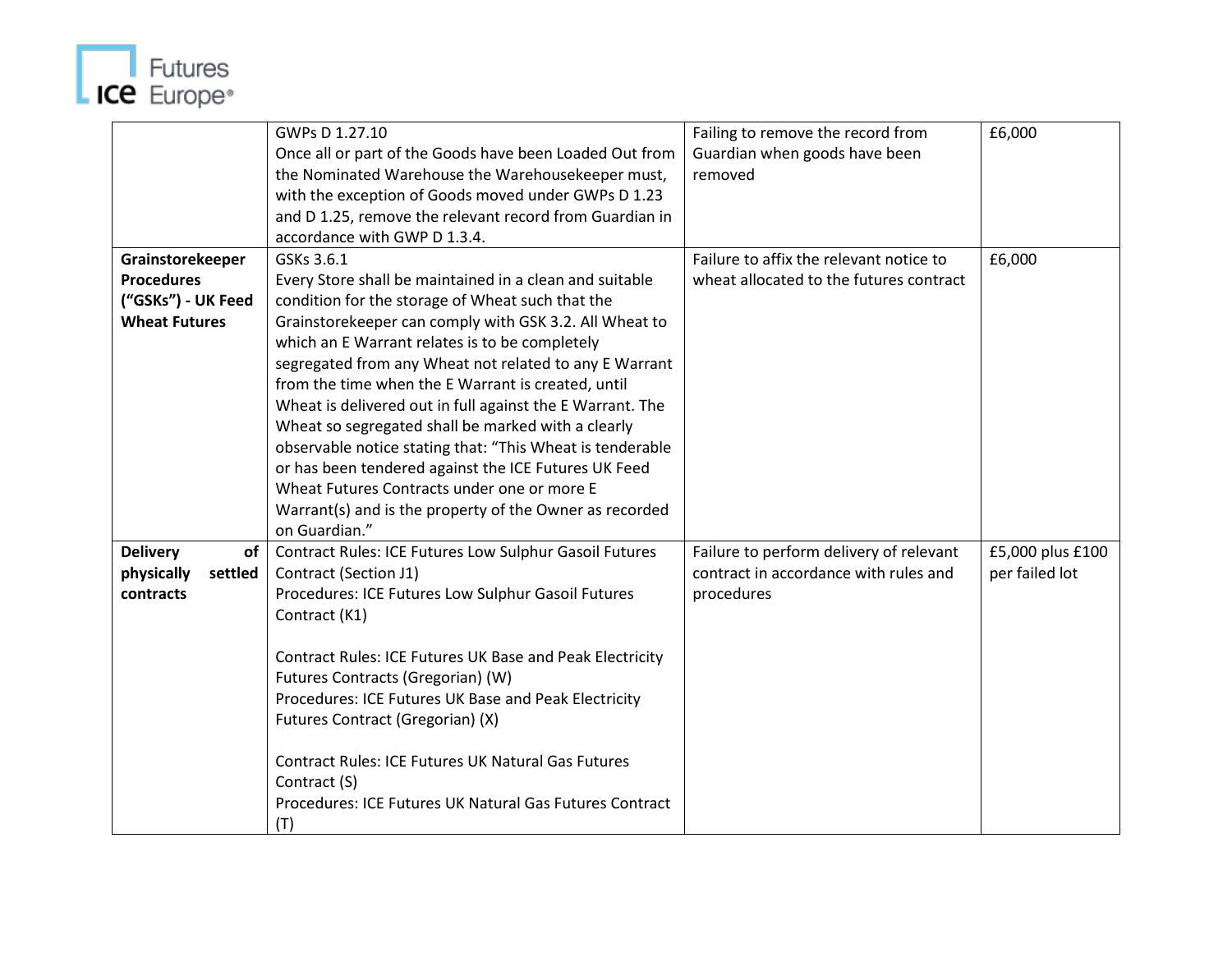

| Contract Rules: ICE Futures UK Natural Gas Daily Futures    |  |
|-------------------------------------------------------------|--|
| Contract (UUU)                                              |  |
| Procedures: ICE Futures UK Natural Gas Daily Futures        |  |
| Contract (VVV)                                              |  |
|                                                             |  |
| <b>Contract Rules: ICE Futures London Cocoa Futures</b>     |  |
| Contract (EEEE)                                             |  |
| Contract Rules: ICE Futures Euro Cocoa Futures Contract     |  |
| (EEEE1)                                                     |  |
| Procedures: ICE Futures London Cocoa Futures Contract       |  |
| (FFFF)                                                      |  |
| Procedures: ICE Futures Euro Cocoa Futures Contract         |  |
| (FFFF1)                                                     |  |
| <b>Contract Rules: ICE Futures Robusta Coffee Futures</b>   |  |
| Contract (GGGG)                                             |  |
| Procedures: ICE Futures Robusta Coffee Futures              |  |
| Contracts (HHHH)                                            |  |
| <b>Contract Rules: ICE Futures White Sugar Futures</b>      |  |
| Contracts (IIII)                                            |  |
| Procedures: ICE Futures White Sugar Futures Contract        |  |
| (ULU)                                                       |  |
| <b>Contract Rules: ICE Futures UK Feed Wheat Futures</b>    |  |
| Contract (KKKK)                                             |  |
| Procedures: ICE Futures UK Feed Wheat Futures Contract      |  |
| (LLLL)                                                      |  |
|                                                             |  |
| Contract Rules: ICE Futures Gilt Futures Contracts (RRRR)   |  |
| Procedures: ICE Futures Gilt Futures Contracts (SSSS)       |  |
| <b>Contract Rules: ICE Futures Euro-Denominated</b>         |  |
| Government Bond Futures Contracts (TTTT)                    |  |
| Procedures: ICE Futures Euro-Denominated Government         |  |
| <b>Bond Futures Contracts (UUUU)</b>                        |  |
| <b>Contract Rules: ICE Futures Swiss Confederation Bond</b> |  |
| <b>Futures Contracts (VVVV)</b>                             |  |